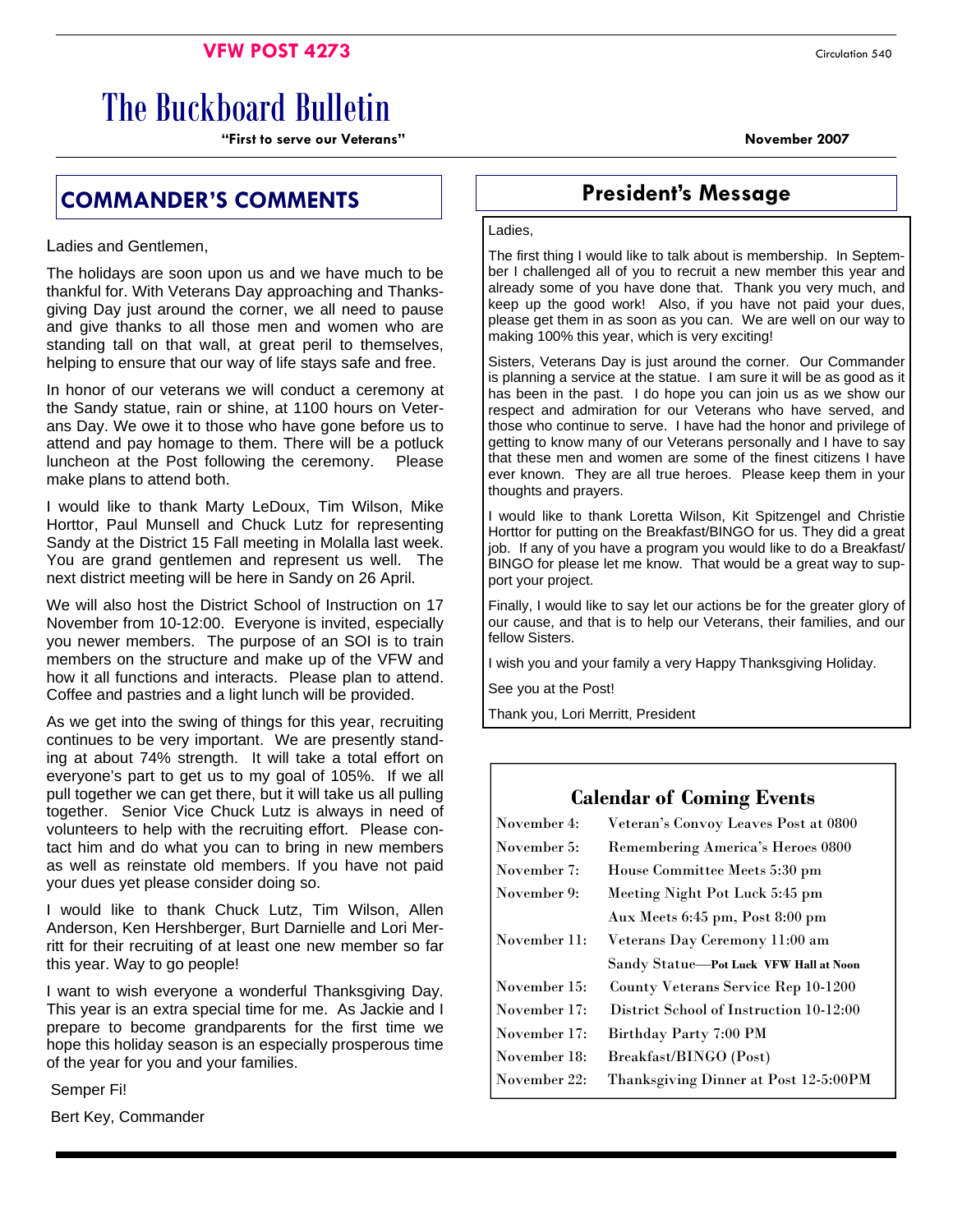### **Page 2 The Buckboard Bulletin From Your Editor**

Jackie Key

All committee reports and news articles need to be turned in to me by November 20, for the December newsletter.

#### Contact your editor at: **Jackie.Key@vfw4273.org**

#### Attention Ladies!

### What is a Cancer Grant?

The National Ladies Auxiliary offers to its members a unique program. A cancer grant is a lump sum love gift given to a member who has been diagnosed as having cancer. To qualify you must be a member in good standing before you apply for a grant.

In addition to the National Cancer Grant our Auxiliary has additional grant awards to any member in good standing.

All Auxiliary members who pay their dues before December 31, each year are in good standing.

Contact your Auxiliary if you have questions or need a National Cancer Grant application.

# **The Post Chaplain**

#### **Nick Roth**

Thank goodness no draping of our charter is needed this month. We do have some very challenged comrades and sisters in hospitals however.

Denny Bridges is still hurting and his situation has not gotten any better. He says his, "spirit is willing but his body won't". Our prayers go out to you Denny.

Jim Knoll has left the Veterans Home in The Dalles to live with his family. Our prayers go out to you, Jim.

The latest word on Gary Brandon is that he is holding his own. The chemo therapy is doing its job. More on this as information comes in. God bless you Gary.

Let us all keep our comrades and sisters here and abroad in our prayers.

Applications for a Men's Auxiliary are being taken. The requirements to join are similar to the women for the Women's Auxiliary. If you know of any man who might be interested in joining, please contact Bob Dunn or Larry Merritt. We now have 24 people. As soon as we get one more we can petition to the state for our charter.

# **The Auxiliary Chaplain Bonnie Hershberger**

Our Chaplain, Bonnie has had a rough month and our well wishes are extended to her as she recovers from a back injury. We look forward to her speedy full recovery.

We pray for the safe return of all of the men and women of the U.S. Army's proud and noble 2nd Armored Cavalry Regiment who are serving in Iraq.

#### **Remembering America's Heroes**

**On 5 November the students and staff of Milwaukie High School will be honoring all of America's veterans with an all school Living History Day. Parking is available in all Milwaukie High School parking lots. Also, the City of Milwaukie has opened up free parking for the day on** 

**Washington Street. Student golf cart shuttles from your car to the cafeteria before and after the event will be available. There will also be wheelchairs on hand. The event begins at 8:30 am and will conclude at 2:30 pm. Morning coffee and pastries and lunch will be served to the attendees. In addition to recognizing all veterans they will be recognizing all Vietnam Era veterans individually at the Assembly of Honor. I will be leaving the post at 0800 if anyone wants to ride with me, or follow in your own vehicle. Ques- tions? Contact: Bert Key** 

| RFMFMBFR        |  |  |  |
|-----------------|--|--|--|
| <b>VETERANS</b> |  |  |  |
| DAY             |  |  |  |
| November        |  |  |  |
| 11th            |  |  |  |

| Post Officers                | 2007-2008         | <b>Auxiliary Officers</b> |                           |
|------------------------------|-------------------|---------------------------|---------------------------|
| Commander                    | Bert Key          | President                 | Lori Merritt              |
| <b>Senior Vice Commander</b> | <b>Chuck Lutz</b> | <b>Sr. Vice President</b> | Kathy Dunn                |
| Junior Vice Commander        | Mike Horttor      | Jr. Vice President        | <b>Helene Hawkins</b>     |
| Chaplain                     | Nick Roth         | <b>Treasurer</b>          | Jackie Key                |
| Quartermaster                | Ken Hershberger   | Chaplain                  | <b>Bonnie Hershberger</b> |
| Adjutant                     | Allen Anderson    | Secretary                 | Dora Fitzpatrick          |
| Surgeon                      | Jim Mitchell      | Editor                    | Jackie Key                |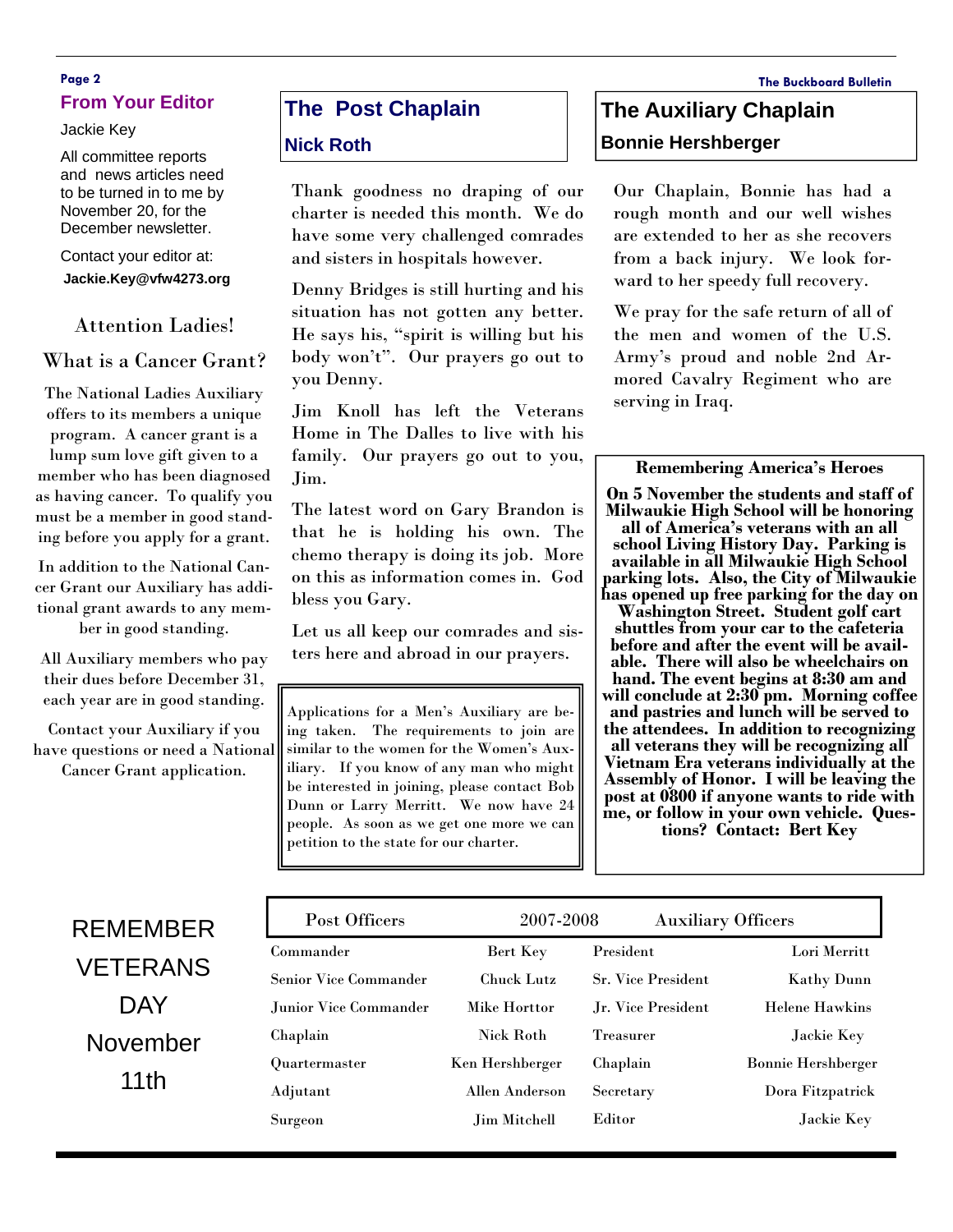#### **"First to serve our Veterans" Page 3**

#### **Thanksgiving Dinner Anyone?**

- 
- Brenda Truesdale will be cooking and pre-
- paring a traditional dinner on Thanks-
- giving Day at the Post Canteen from 12-
- 5:00 pm. Spend the day watching foot-
- ball on the big screen TV, and enjoy a
- wonderful meal. Please bring a dish if
- you can. We thank Brenda for volunteer-
- ing all the hard work providing this din-
- ner for our members and their families.
- 

## **From the front:**

**The following is an email from a member of our post, SFC Alexander Heller with the 2nd Armored Cavalry Regiment in Iraq:** 

**"Col Key, Just a quick note to let you know the cookies arrived, and lots of them! I will get some pictures taken tomorrow as we have the guys "dig in"! I will try to get a better thank you letter to the ladies. I will try to get a Thank You Card so the guys can sign it, but the PX is limited on cards...they had to send my wife a Halloween card and make it a Thank You card because we did not have them. I'll email you in the next couple of days and send a pic or two of the guys with the cookie boxes. Take care and tell the ladies Thank You in advance. Alex."** 

**Alexander G. Heller** 

**SFC, USA** 

**Platoon Sergeant** 

**1st Platoon "Reapers"** 

#### **Veteran's Convoy November 4, 2007**

# **CANTEEN CORNER Lori Merritt**

**There is always something happening at the Canteen. Stop by and enjoy Monday night football, Dealer's choice poker on Wednesday night, and Movie night Thursday. If anyone has a movie suggestion for movie night, please let me know.** 

**Many Thanks to:** 

 $\bullet$ 

 $\bullet$ 

 $\bullet$ 

- **Chris Wilson for donating the mailing labels each month to mail this newsletter.**
- **Allen Anderson for sorting the newsletter for mailing.**
- **Chuck Jordan, Chuck Lutz, Marty LeDoux, Jason Carroll, and Lori Merritt for all their help in folding the newsletter.**
- **Jim Mitchell, Clyde Wentworth and Rich Spitzengel for that great Breakfast/BINGO last Sunday.**
- **John Wooten for buffing and polishing the hall hardwood floor.**
- **Bert and Jackie for donating the magnetic Auxiliary/ President car door signs to the President.**
- **Allen Anderson for repairing the drain behind the bar.**
- **Clyde Wentworth for donating the Pizza for movie nights.**
- **Tim Wilson, Bert Key and Kris Engblom for building a wheelchair ramp for Penny Edwards.**
- **Tim Wilson for coming in and working for me on such short notice.**
- **Brenda Truesdale for preparing the Thanksgiving Dinner.**
- **Janice Harlan-Raisl, Clackamas County Veterans Service Officer for her monthly trips to Sandy to help our veterans. Their new website is: www.clackamas.us/veterans/**

# **"Bringing Communities Together, One Highway At A Time"**

**The Convoy will travel the full length of the Veteran's Memorial Highway (I-205) starting at the Clark County Fairgrounds in Vancouver and ending at the Korean War Memorial in Wilsonville for a FREE salmon bake. Activities begin at 8 am, ceremony at 11am and the Convoy leaves the Fairgrounds at noon! There is no cost to be a participant. Participants are requested to fly the American flag with headlights on during the single file journey to salute our veterans. I will have American flags that you can snap onto your windows. For those of you who want to convoy up to Clark County Fairgrounds we will leave Sandy Post at 0800. Questions? Call Bert Key 503-668-8418**